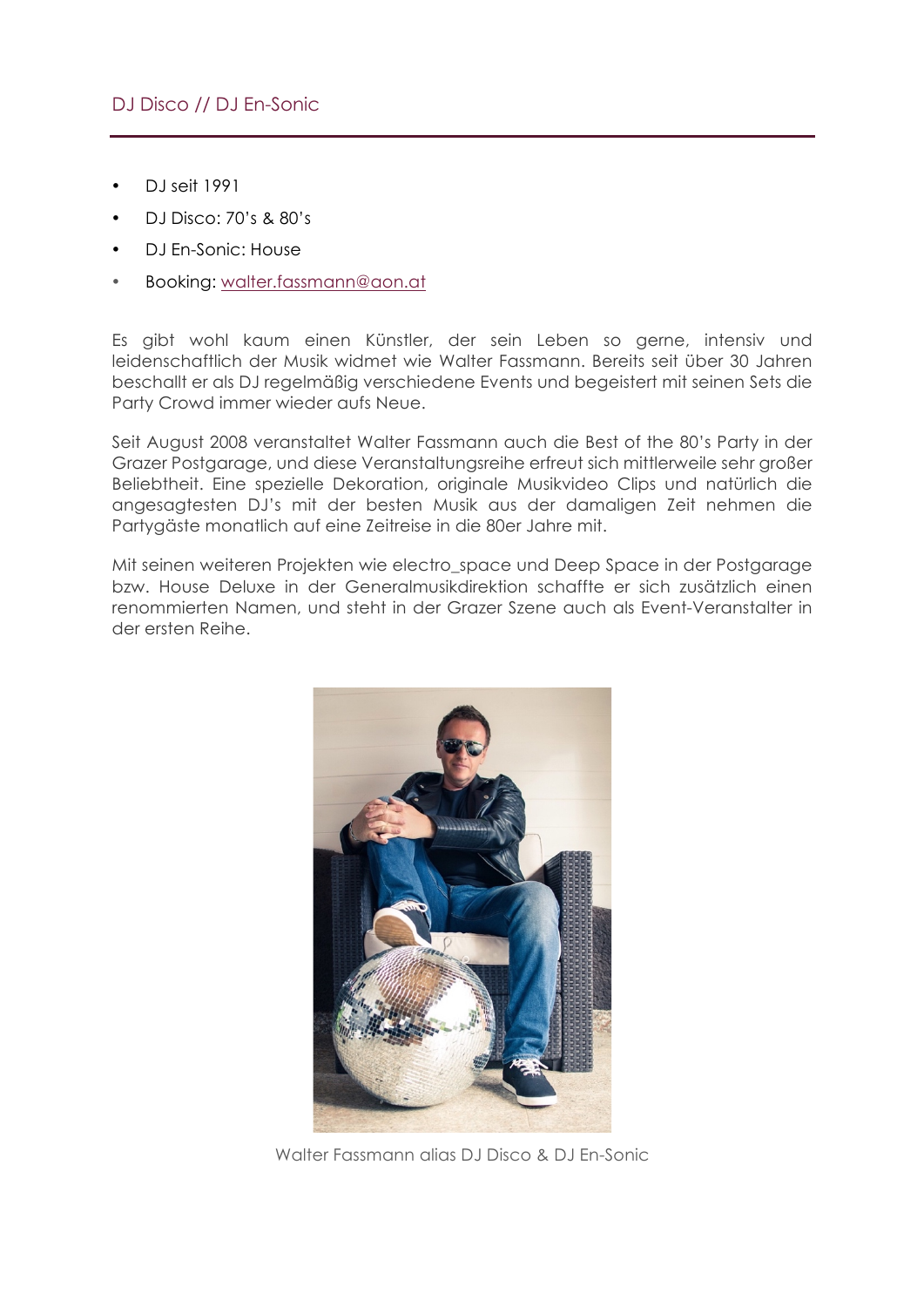# **DJ Gigs:** DJ Disco // DJ En-Sonic \*

### **2022**

\* Dezember 2021 bis...? / Covid-19

## **2021**

\* Best of the 80's / Postgarage Graz

### **2020**

- \* Die 90er Rave Classics / Postgarage Graz \*
- \* Best of the 80's / Postgarage Graz
- \* Opernredoute / Antenne Disco / Opernhaus Graz
- \* Best of the 80's / Postgarage Graz
- \* Best of the 80's / Postgarage Graz
- \* April 2020 bis November 2021 / Covid-19

### **2019**

- \* Best of the 80's / Postgarage Graz
- \* Opernredoute / Antenne Disco / Opernhaus Graz
- \* Pfadfinderball / Stadthalle Fürstenfeld
- \* Best of the 80's / Postgarage Graz
- \* Best of the 80's / Postgarage Graz
- \* Best of the 80's / Postgarage Graz
- \* Best of the 80's / Postgarage Graz
- \* Best of the 80's / Postgarage Graz
- \* Best of the 80's / Postgarage Graz
- \* Best of the 80's / Postgarage Graz
- \* Best of the 80's / Postgarage Graz
- \* House Deluxe Pre-Party / Katze Katze Graz \*
- \* House Deluxe w/ Milk & Sugar / Generalmusikdirektion \*
- \* Best of the 80's / Postgarage Graz
- \* Best of the 80's / Postgarage Graz
- \* Best of the 80's / Postgarage Graz

### **2018**

- \* Best of the 80's / Postgarage Graz
- \* Pfadfinderball / Stadthalle Fürstenfeld
- \* Best of the 80's / Postgarage Graz
- \* Best of the 80's / Postgarage Graz
- \* Best of the 80's / Postgarage Graz
- \* Best of the 80's / Postgarage Graz
- \* Best of the 80's / Postgarage Graz
- \* Best of the 80's / Postgarage Graz
- \* Best of the 80's / Postgarage Graz
- \* Best of the 80's / Postgarage Graz
- \* Best of the 80's / Postgarage Graz
- \* Musik von Morgen / Postgarage Graz \*
- \* Best of the 80's / Postgarage Graz
- \* Best of the 80's / Postgarage Graz

- \* Best of the 80's / Postgarage Graz
- \* Best of the 80's / Postgarage Graz
- \* Best of the 80's / Postgarage Graz
- \* Deep Space / Postgarage Graz \*
- \* Best of the 80's / Postgarage Graz
- \* Best of the 80's / Postgarage Graz
- \* Best of the 80's / Postgarage Graz
- \* I Love The 80's / Kulturbrauerei Berlin
- \* Best of the 80's / Postgarage Graz
- \* Best of the 80's / Postgarage Graz
- \* Best of the 80's / Postgarage Graz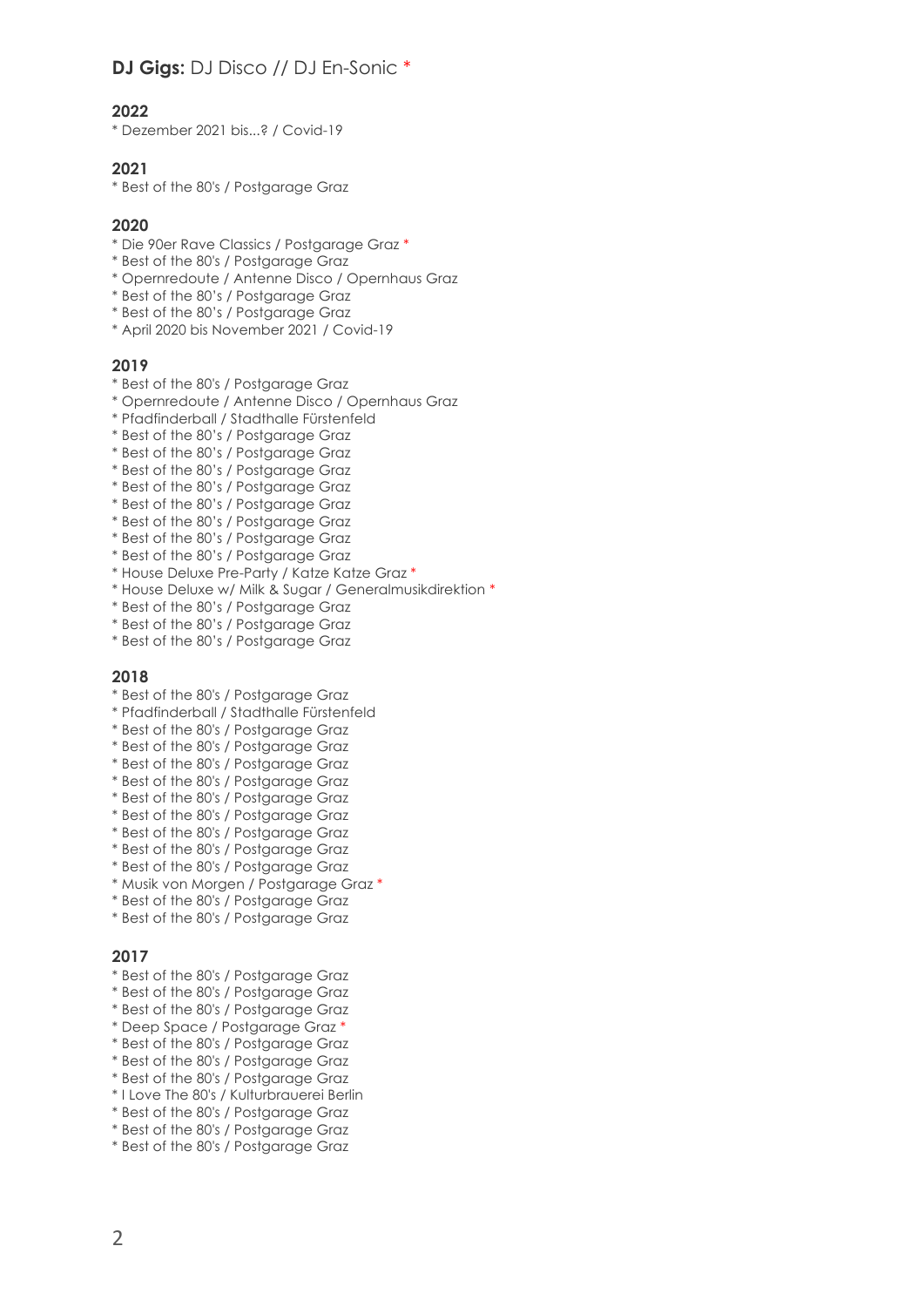- \* Deep Space / Postgarage Graz \*
- \* Best of the 80's / Postgarage Graz
- \* Best of the 80's / Postgarage Graz
- \* Deep Space / Postgarage Graz \*
- \* Best of the 80's / Postgarage Graz

- \* Best of the 80's / Postgarage Graz
- \* Best of the 80's / Postgarage Graz
- \* Best of the 80's / Postgarage Graz
- \* Deep Space / Postgarage Graz Anna Ullrich \*
- \* Best of the 80's / Postgarage Graz
- \* Best of the 80's / Postgarage Graz
- \* Best of the 80's / Postgarage Graz
- \* Best of the 80's / Postgarage Graz
- \* Best of the 80's / Postgarage Graz
- \* Club Thirty Dancing / Generalmusikdirektion \*
- \* Best of the 80's / Postgarage Graz
- \* Club Thirty Dancing / Generalmusikdirektion \*
- \* Best of the 80's / Postgarage Graz
- \* Club Thirty Dancing / Generalmusikdirektion \*
- \* Best of the 80's / Postgarage Graz
- \* Club Thirty Dancing / Generalmusikdirektion \*
- \* Best of the 80's / Postgarage Graz
- \* Silvester / Postgarage Graz \*

### **2015**

- \* Best of the 80's / Postgarage Graz
- \* Best of the 80's / Postgarage Graz
- \* Best of the 80's / Postgarage Graz
- \* Best of the 80's / Postgarage Graz
- \* Best of the 80's / Postgarage Graz
- \* Best of the 80's / Postgarage Graz
- \* Best of the 80's / Postgarage Graz
- \* Best of the 80's / Postgarage Graz
- \* Best of the 80's / Postgarage Graz
- \* Best of the 80's / Postgarage Graz
- \* Deep Space / Postgarage Graz Crazy Sonic \*
- \* Best of the 80's / Postgarage Graz
- \* Best of the 80's / Postgarage Graz

### **2014**

- \* Silent Disco / Postgarage Graz
- \* Best of the 80's / Postgarage Graz
- \* Best of the 80's / Postgarage Graz
- \* Best of the 80's / Postgarage Graz
- \* Best of the 80's / Postgarage Graz
- \* Best of the 80's / Postgarage Graz
- \* Best of the 80's / Postgarage Graz
- \* Best of the 80's / Postgarage Graz
- \* Best of the 80's / Postgarage Graz
- \* Best of the 80's / Postgarage Graz \* Best of the 80's / Postgarage Graz
- \* Best of the 80's / Postgarage Graz
- \* Best of the 80's / Postgarage Graz

- \* Best of the 80's / Postgarage Graz
- \* Best of the 80's / Postgarage Graz
- \* Silent Disco / Postgarage Graz
- \* Best of the 80's / Postgarage Graz
- \* Zehn Jahre Postgarage Graz Peter Kruder \*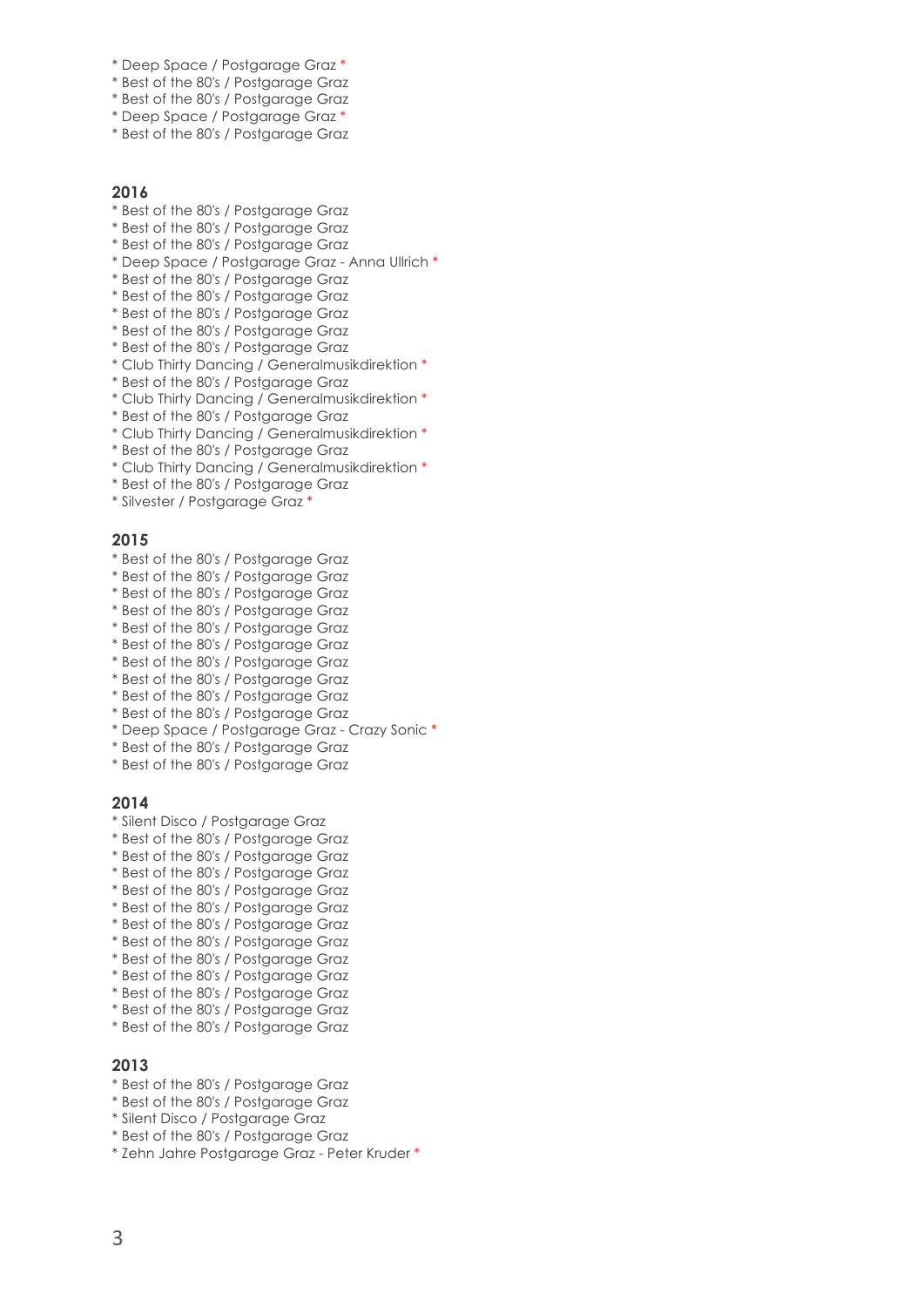- \* Best of the 80s / Postgarage Graz
- \* Best of the 80's / Postgarage Graz
- \* Fête Blanche / Seifenfabrik Graz David Puentez, Dominique Jardin \*
- \* Best of the 80's / Postgarage Graz
- \* Silent Disco Open Air / Parkhouse Graz
- \* Best of the 80s / Postgarage Graz
- \* Best of the 80s / Postgarage Graz
- \* Best of the 80s / Postgarage Graz
- \* Best of the 80s / Postgarage Graz
- \* Worst of the 90s + electronic special / Postgarage Graz \*
- \* Best of the 80s / Postgarage Graz
- \* Best of the 80s / Postgarage Graz

- \* Best of the 80's + electro\_space / Postgarage Graz
- \* Best of the 80's + electro\_space / Postgarage
- \* Das Karussel / Papierfabrik Graz \*
- \* Best of the 80's + electro\_space / Postgarage Graz
- \* Best of the 80's + electro\_space / Postgarage Graz
- \* Best of the 80's / Postgarage Graz
- \* Fête Blanche / Seifenfabrik Graz JP Candela, Julia Carpenter \*
- \* Best of the 80's / Postgarage Graz
- \* Best of the 80's / Postgarage Graz
- \* Best of the 80's / Postgarage Graz Kali, Steve Shyd
- \* Deep Space / Postgarage Pzykophreeq, Incontro, Emee Grant \*
- \* Day & Nite / Airest Graz Frank Prins, DJ Luvree \*
- \* Best of the 80's / Postgarage Graz Alex Wagner, Steve Shyd
- \* CC4C / Dom im Berg Eugen Tornquist, Petty Joy, Mosbee, Tanja Roxx \*
- \* Best of the 80's / Postgarage Graz Thomas
- \* Club Chaya Fuera / Wien DJ Wolf \*
- \* Best of the 80's / Postgarage Graz Kali, Steve Shyd
- \* Best of the 80's / Postgarage Graz Alex Wagner, Jamie Starr

### **2011**

- \* Best of the 80's + electro\_space / Postgarage Thomas, Incontro
- \* Best of the 80's + electro\_space / Postgarage Jamie Starr, Kali, Ina D., Incontro
- \* Best of the 80's + electro\_space / Postgarage Alex Wagner, Steve Shyd, Incontro, Pzykophreeq
- \* Best of the 80's + electro\_space / Postgarage Kali, Steve Shyd, Incontro, Pzykophreeq
- \* House Deluxe / GMD Syke'n'Sugarstarr, Mario Falcone, Mario Knox, MC Alex Donati \*
- \* Best of the 80's + electro\_space / Postgarage Alex Wagner, Jamie Starr, Incontro, Pzykophreeq
- \* RoSy / Postgarage Graz with DJ Superzandy (Berlin) \*
- \* Best of the 80's + electro\_space / Postgarage Jamie Starr, Steve Shyd, Pzykophreeq
- \* Fête Blanche Graz / St.Veiter Schlössl Djane Jakki Deeg, Jenny Casparius, Sandro Logar, Ren Chicho
- \* Best of the 80's + electro\_space / Postgarage Graz Kali, Steve Shyd, Incontro
- \* Best of the 80's + electro\_space / Postgarage Graz Jamie Starr, Steve Shyd, Incontro, Pzykophreeq
- \* Best of the 80's + electro\_space / Postgarage Graz Kali, Steve Shyd, Incontro
- \* Best of the 80's + electro\_space / Postgarage Graz Thomas, Steve Shyd, Incontro
- \* Best of the 80's + electro\_space / Postgarage Graz Alex Wagner, Steve Shyd, Incontro
- \* RoSy / Postgarage Graz with Joice Muniz (Vienna) \*
- \* Best of the 80's + electro\_space / Postgarage Graz Alex Wagner, Jamie Starr, Incontro

- \* Best of the 80's + electro\_space / Postgarage DJ Stari, Tom Tom, Incontro
- \* House Deluxe / GMD Martina Kaiser, Giorgio, Tom Massimiliano, Live Percussions by Carlos \*
- \* Best of the 80's + electro\_space / Postgarage DJ Alex Wagner, Tom Tom, Ina D.
- \* RoSy / Postgarage Clara Moto, Joyze Muniz \*
- \* Best of the 80's + electro\_space / Postgarage Jamie Starr, TomTom, Incontro
- \* Uni-Opening / Stadthalle Pete Costa, Steve Shylt, Live Percussions by Carlos
- \* Best of the 80's + electro\_space / Postgarage DJ Thomas, TomTom, Incontro
- \* House Deluxe / GMD Sergio Flores, Live Percussions by Carlos \*
- \* Best of the 80's + electro\_space / Postgarage Jamie Starr, TomTom, Incontro
- \* Best of the 80's + electro\_space / Postgarage Alex Wagner, TomTom, Incontro
- \* Aiola City powered by House Deluxe with Incontro \*
- \* Fête Blanche / Congress Graz Agent Greg, Mary Amado, Rocking J, Delicious Dan, ... \*
- \* Homotechnik / Postgarage Graz with DJ Mazze \*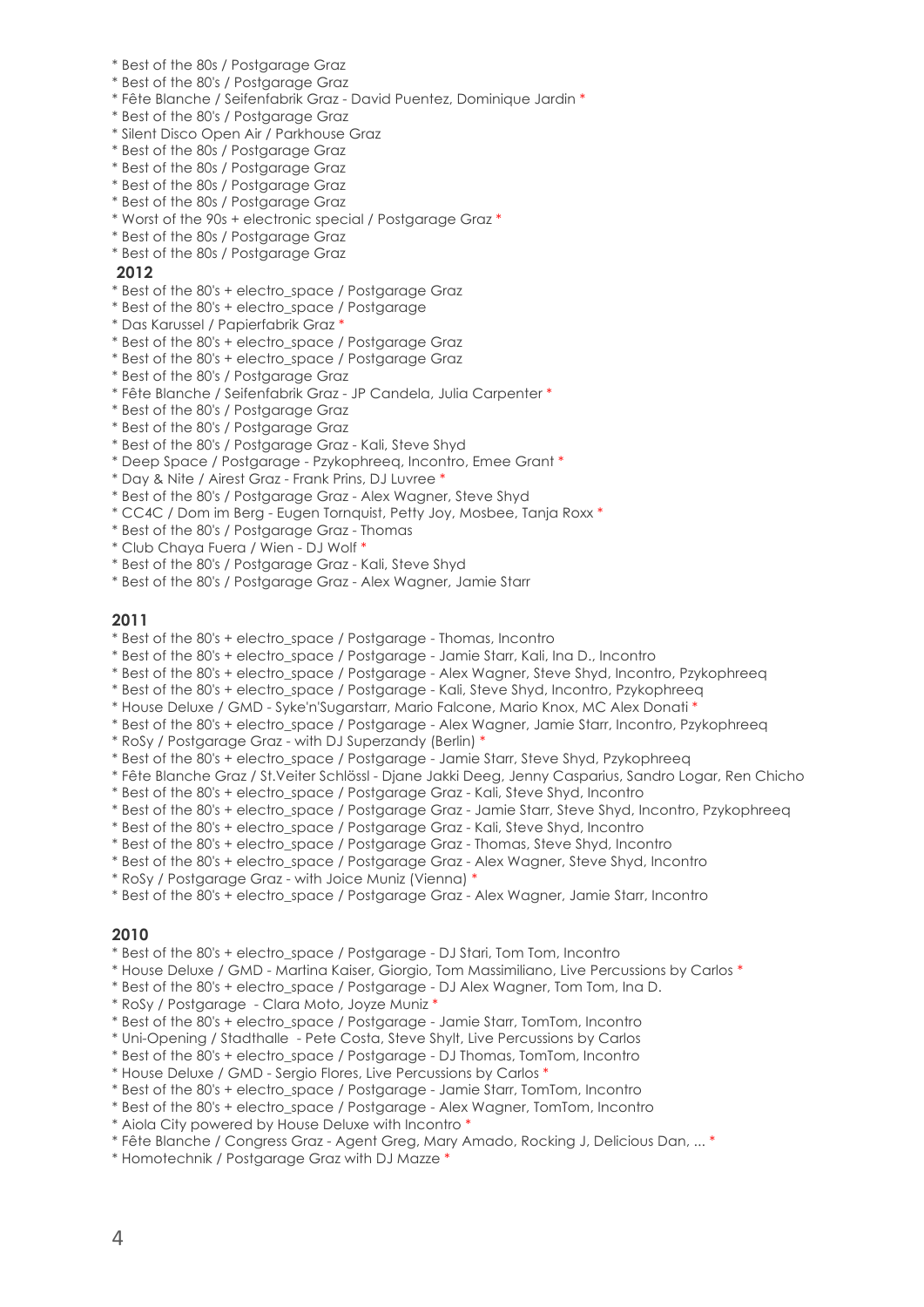- \* Best of the 80's + electro\_space / Postgarage Graz with Jamie Starr, TomTom, Incontro
- \* Best of the 80's + 4th Anniversary electro\_space / Postgarage Graz with DJ Stari, Ina D., Incontro
- \* Best of the 80's + electro\_space / Postgarage Graz with Alex Wagner, TomTom, Incontro
- \* Best of the 80's + electro\_space / Postgarage Graz with Jamie Starr, Incontro
- \* Homotechnik / Postgarage Graz with DJ Mazze \*
- \* C4C / Helmut List Halle with Mario Falcone, Giorgio, Florian Hereno, Marcello, \*
- \* Best of the 80's + electro\_space / Postgarage Graz with DJ Stari, Incontro, M.A.R.S.
- \* House Impulsee presents harder.faster.stronger / GMD Graz with DJ Nico Provenzano \*
- \* Best of the 80's + electro\_space / Postgarage with Alex Wagner, Jamie Starr, Incontro

- \* Best of the 80's / Postgarage Graz
- \* Diagonale / Postgarage Graz, Stmk
- \* Best of the 80's / Postgarage Graz
- \* electro\_space / Postgarage Graz, with DJ Incontro, DJane Eos \*
- \* Best of the 80's / Postgarage Graz
- \* Best of the 80's / Postgarage Graz
- \* Fête Blanche Graz / Congress Center with DJ Enea (I). Hanna Hanson (D), ALex Gaudino (I) \*
- \* Best of the 80's / Postgarage Graz
- \* Fête Blanche Pörtschach / Congress Center with DJ Thomas, Gitta Sax \*
- \* electro\_space / Postgarage Graz with DJ Incontro
- \* House Deluxe / GMD Graz with DJ Sonic Seven, Sigrid Zuleger (I), Giorgio, Tom M. \*
- \* Best of the 80's / Postgarage Graz
- \* electro\_space / Postgarage Graz, with DJ Incontro \*
- \* House Deluxe / GMD Graz, with Giorgio, Tom Massimiliano, Drums by Carlos Belfahem \*
- \* Best of the 80's / Postgarage Graz
- \* Uni-Opening / Stadthalle Graz \*
- \* electro\_space / Postgarage Graz \*
- \* House Deluxe / GMD Graz, with DJ Leo, Giorgio, Tom Massimiliano, Drums by Chris Kemp \*
- \* Best of the 80's / Postgarage Graz
- \* House Deluxe / GMD Graz, with Enea Dj (I), MC Alex Donati (I), Giorgio, Tom Massimiliano \*
- \* Best of the 80's / Postgarage Graz

### **2008**

- \* Majestic / Dom im Berg Graz, with Simone Anes, Noel Sinner, Al Velilla-S, Ina D. \*
- \* House Deluxe / Eventfotograf
- \* Passion / Dom im Berg Graz, with Sammy Jo-UK, Eric Tyrell, Chris PAS \*
- \* g-stone Springsession / Postgarage with Makossa & Megablast, Rodney Hunter, M.A.R.S., Renoa \*
- \* 5 Jahre Postgarage Graz, with Beware & Funktionist, Ina D. \*
- \* Passion / Dom im Berg Graz, with Mischa Daniels-NL, Marcello, D'Andaro \*
- \* electro\_space / Postgarage Graz, with Lori J Ward aka Hifi Princess, Incontro \*
- \* Springfestival Graz, with Makossa & Megablast, Rodney Hunter, Electrosacher-I, DSL \*
- \* electro\_space / Postgarage Graz, with Miss House Wife-Slo, Incontro \*
- \* Fête Blanche / Thalia Graz, with DJ Thomas, Hubert Tubbs-US, Yasmin \*
- \* [Sommer]pause / Postgarage Graz, with Ina D., Eunike \*
- \* Best of the 80's / Postgarage Graz
- \* Sommer Clubhits / NiteFlight Leibnitz, with DJ Giorgio, Eric Cortez, MC Simo C \*
- \* [Sommer]pause / Postgarage Graz, with Dorian Pearce, Incontro \*
- \* Best of the 80's / Postgarage Graz
- \* electro\_space / Postgarage Graz, with DJ Daweed-Slo, Incontro \*
- \* Glub Galliano / Harrachgasse Graz, Stmk
- \* I Love Ibiza After Hour / Opernpassage Graz \*
- \* Best of the 80's / Postgarage Graz

#### **2007**

\* Bacardi Decadence / Dom im Berg with Syke N Sugarstarr, Giovanni Lebeau, Flo Muigg, Cab Canavaral

- \* House Deluxe / Eventfotograf
- \* Delicious Session / Postgarage Graz, Stmk with Fausto Messina-I, Incontro, Gizzo
- \* Wonderland / Römerhalle Mautern, NÖ with Lorenz van Dürnstein, Adam Bayer, MC Jocker
- \* House Sensation / Thalia Bar Graz, Stmk with The Shapeshifters-Uk, Syndicate Of House
- \* 1 Year New Thalia Bar / Thalia Bar Graz, Stmk with DJ Giorgio, Pauletta, DJ Judge
- \* electro\_space / Postgarage Graz, Stmk with Viktoria Rebeka-Slo, Incontro
- \* Fête Blanche / Thalia with Jochen Pash-D, Djane Delicious-DK, Eberhard Forcher, MaryJ, MC Alex Donati-I
- \* Summer Clubhits / Thalia Graz, Stmk
- \* electro\_space / Postgarage Graz, Stmk with The Nasty Project Slo, Incontro
- \* electro\_space / Postgarage Graz, Stmk with Aleksij Slo, Incontro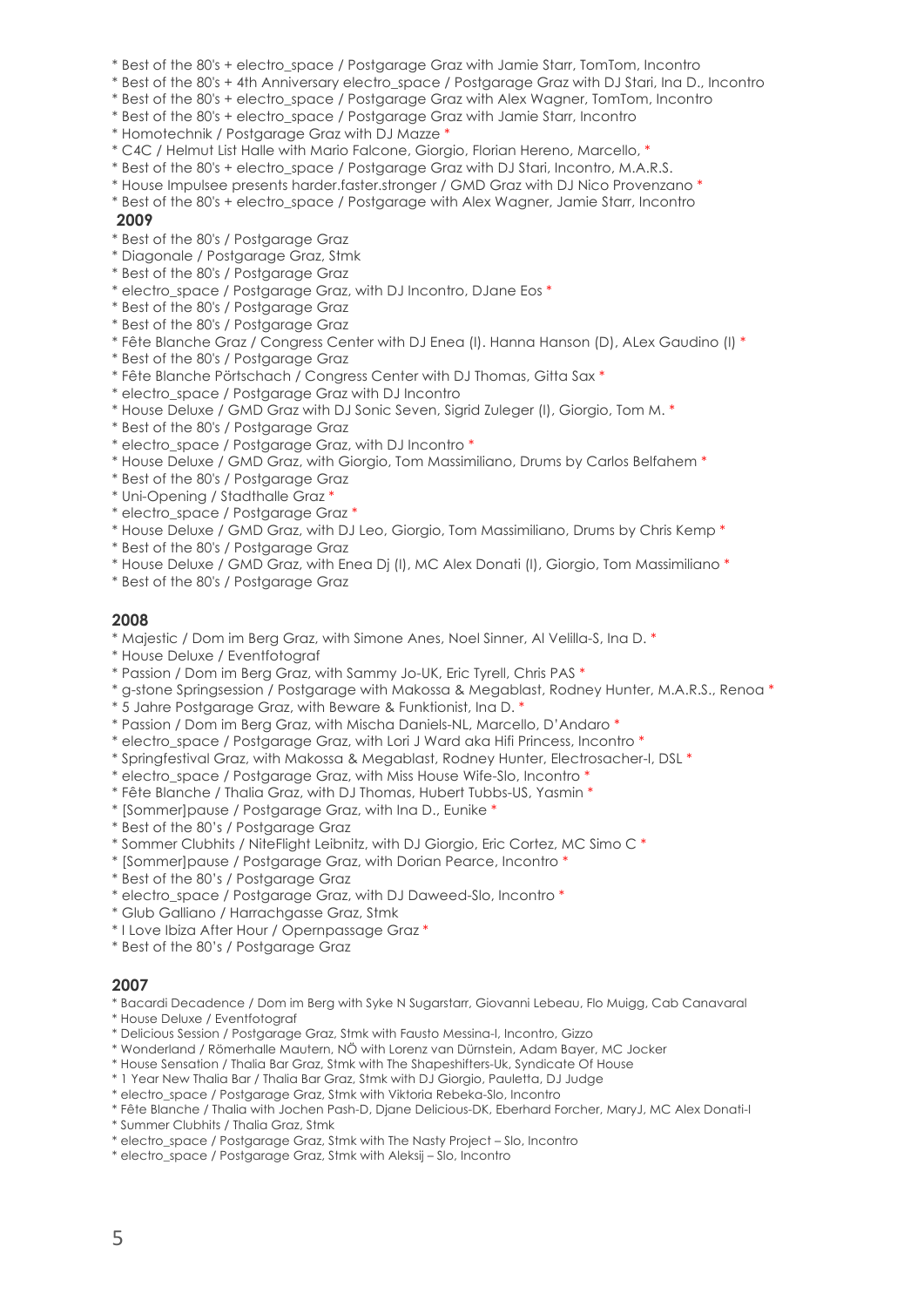- \* 21st CHC The Last Event / GMD Graz, Stmk with Mario Falcone, MI-2, Dino Velvet, Florian Hereno
- \* Blue Revolution / Melkerkeller Baden, Wien with Tom Snow, Ronaldo, Giovanni Lebeau, Laurinho Bandeira
- \* Delicious Session / Postgarage Graz, Stmk with Sergio Flores, MI-2, Dino Velvet, Incontro

- \* Donnerstag Nachtclub / Roodyz Graz, Stmk (Special Guest DJ)
- \* Face To Face / NiteFlight Leibnitz, Stmk (Special Guest DJ)
- \* House Classics Special / Thalia Bar Graz, Stmk (Special Guest DJ)
- \* Thalia Clubfestival / Thalia Bar Graz with Nikko DJ-I, El Sam & Dave Droid-Slo, MC Alex Donati, Giorgio
- \* twentyfirst / GMD Graz, Stmk with Ian Carey-USA, Mario Falcone, MI2, MC Miss Vika-Slo
- \* House Classics Special / Thalia Bar Graz, Stmk with Walterino, Giorgio, Dino Velvet
- \* Most Wanted / Dom im Berg Graz, Stmk with Olav Basoski-NL, Mario Falcone, Septic Project-Slo
- \* 1 Year Bar Thalia / Thalia Bar Graz, Stmk with Vatto DJ, Giorgio, MC Dannyboy-E
- \* Attractive Club by Red Bull / Surfworldcup Podersdorf with George Leccer, Drums by Laurinho Bandeira
- \* Love Boat / Nite Flight Leibnitz, Stmk with Danjello D'Prado, Leoni, MC Christiano
- \* Cote D'Azur Monaco / Rossini Gleidsorf, Stmk with Lorenzo Al Dino, MC Christiano
- \* 6th Anniversary of 21CHC & 15 Years DJ En-Sonic with Richard Grey, Mario Falcone, MI2, Dino Velvet
- \* Who Fucking The DJ / GMD Graz, Stmk with Joyce Mercedes-NL, Miami Twice DJ Team
- \* Fête Blanche / Thalia Graz, Stmk with MarySol-NL, Mauro Milano-I, Two Dollars
- \* Club Hochriegl / Velden am Wörthersee, K (Special Guest DJ)
- \* Summer Clubhits / Thalia Bar Graz, Stmk with DJ Giorgio
- \* electro\_space / Postgarage Graz, Stmk with Ina D, Yoshiva/Sinclar, Incontro
- \* Festa Rossa / Thalia Bar Graz, Stmk with Giorgio, Vatto DJ
- \* Blue Revolution / Club 2 Baden with Miami Twice DJ Team, Funky George, Laurinho Bandeira
- \* Grand Opening / Club Package Graz, Stmk with DJ Rene, Amadeus-Slo
- \* X-Mas Charity / Thalia Bar Graz, Stmk with DJ Uweg, Giorgio, Pauletta, Gizzo, El Sam & Dave Droid-Slo
- \* Silvester Clubbing / Blounge Graz, Stmk (Special Guest DJ)

#### **2005**

- \* Oldies Goldies House / Wave The Club Voitsberg, Stmk with MC Chris Lane
- \* After Business Clubbing / Rossini Gleisdorf, Stmk
- \* Wave The Club / Voitsberg, Stmk (Resident)
- \* House Night / Adventure Park, NÖ (Special Guest DJ)
- \* Summer Opening / Bar Habsburg Graz, Stmk with DJ Carlos & MC Sigrid Zueleger-I
- \* Italienische Nacht / Voitsberg, Stmk with DJ Carlos & MC Sigrid Zuleger-I
- \* Waikiki Beach / GMD Graz, Stmk with DJ Sender-Ukr, Mario Falcone, MI2, MC Alex Donati-I
- \* The Cosmopolitan Club / Rossini Gleisdorf, Stmk with DJ Dee Dee
- \* White Heaven / GMD Graz, Stmk with the Major Boys-CH, Mario Falcone, MI2
- \* Maroni X-Mas / Mehlplatz Graz, Stmk (Special Guest DJ)

#### **2004**

- \* Kalinka Club / Bollwerk Graz, Stmk (Niteflight goes Bollwerk with DJ Leoni)
- \* White Heaven / GMD Graz, Stmk 21st CHC with AVANTGARDE, Mario Falcone, MI 2 & MC Phil Coon
- \* Wave-the Club / Voitsberg, Stmk Wave House Night with Sigrid Zuleger (ITA) & DJ Carlos
- \* WON / Graz, Stmk (Catwalk with DJ Anderson & Tom Massimiliano)
- \* Wave-the Club / Voitsberg, Stmk (Resident with DJ Carlos)
- \* Wave-the Club / Voitsberg, Stmk (Cuba Night with Percussion by Chris Kemp)
- \* Rossini / Gleisdorf, Stmk with Mario Falcone, MC Chris Lane & Percussion by Chris Kemp)
- \* FunFactory / Laibach, SLO with Mario Falcone, MC Phil Coon & Percussion by Chris Kemp)
- \* Rossini / Gleisdorf, Stmk (Styria Events House Night with Tom Massimiliano & MC Phil Coon)
- \* Surfworldcup 2004 / Podersdorf, Bgld (Clubbing Hall with DJ Chris da House & MC Rico)
- \* Club Boulevard / Graz, Stmk (Resident with DJ Ralph, Tom Massimiliano, DJ Carlos & DJ Matho)

- \* Red Light Clubbing / GMD Graz, Stmk (with Tom Massimiliano & Percussion by Chris Kemp)
- \* Club Boulevard / Graz, Stmk with Mario Falcone, Tom Massimiliano & MC Phil Coon)
- \* NiteFlight / Gralla bei Leibnitz, Stmk (Golf V Party with DJ Raul (IT) & DJ Winnetou)
- \* NiteFlight @ Herbst Messe / Graz, Stmk (Styria Events Party Meile with DJ Raul & Vocals by Andrea M.)
- \* NiteFlight (Lounge) / Gralla bei Leibnitz, Stmk (Resident with DJ Leoni)
- \* NiteFlight / Gralla bei Leibnitz, Stmk (Styria Events Clubnight Tour with GNT, Mario Falcone, Tom M. ,MC Phil Coon)
- \* Bollwerk / Klagenfurt, Kärnten (Styria Events Clubnight Tour with DJ Wickbone, DJ Maxx & MC Phil Coon)
- \* Nachtschicht / Graz, Stmk (Styria Events Clubnight Tour with DJ Blue Thunder, Indurro DJ Team & MC Phil Coon)
- \* Musikpark A2 / Lannach, Stmk (Styria Events Clubnight Tour with DJ Prinzipal, DJ Blue Thunder & MC Phil Coon)
- \* Bollwerk / Niklasdorf, Stmk (Styria Events Clubnight Tour with DJ M-Craft, DJ Maxx & MC Phil Coon)
- \* Baby'O / Ilz, Stmk (Styria Events Clubnight Tour with DJ MNS, DJ Blue Thunder & MC Phil Coon)
- \* MCM / Feldbach, Stmk (Styria Events Clubnight Tour with DJ Omega, DJ Blue Thunder & MC Phil Coon)
- \* MCM / Feldbach, Stmk (Special Guest with DJ Omega)
- \* Excalibur / Hartberg, Stmk (Styria Events Clubnight Tour with DJ Spin Plastic, Freeday, Speedmaster & MC Phil Coon)
- \* Surfworldcup 2003 / Podersdorf, Bgld (Clubbing Hall with DJ Chris da House & DJ Don Cybex)
- \* Musicpark A2 / Lannach, Stmk (Resident with DJ Chris da House)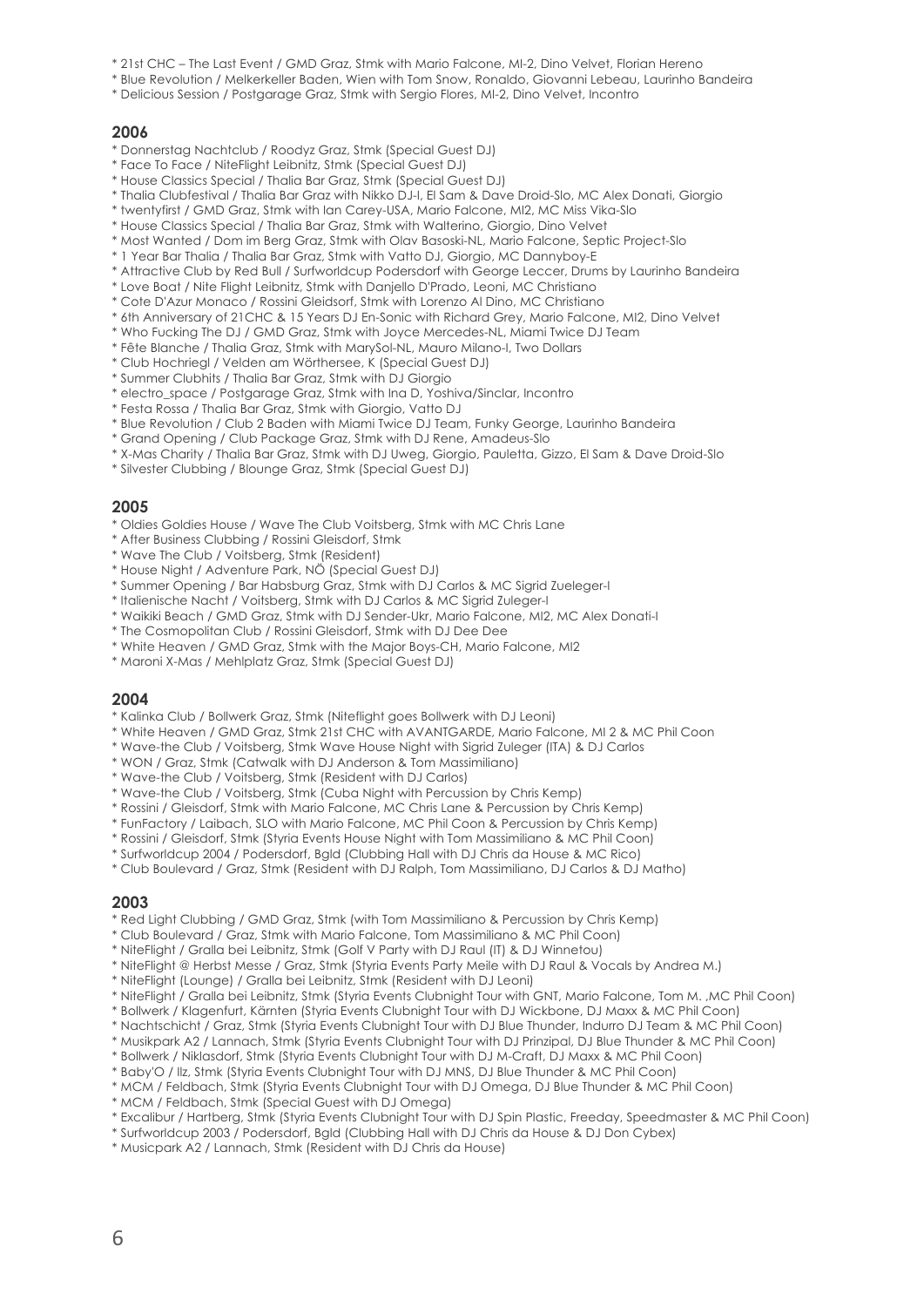- \* Musicpark A2 / Lannach, Stmk (with Mike de Ville @ Master Blaster)
- \* Musicpark A2 / Lannach, Stmk (with Aquagen)
- \* Musicpark A2 / Lannach, Stmk (with Novaspace)
- \* Musicpark A2 / Lannach, Stmk (with Pulsedriver)
- \* Musicpark A2 / Lannach, Stmk (with Noemi) \* Musicpark A2 / Lannach, Stmk (with DJ Taylor)
- \* Musicpark A2 / Lannach, Stmk (with DJ Laigi aka Experiment K.)
- \* Musicpark A2 / Lannach, Stmk (with Voodoo & Serano)
- \* Excalibur / Hartberg, Stmk (Special Guest with DJ Spin Plastic, DJ Freeday & DJ KayBee)
- \* Dancemania / Pischelsdorf, Stmk (Special Guest with DJ KayBee & DJ Don Cybex)

- \* Dancemania / Pischelsdorf, Stmk (Special Guest with DJ Mass (IT) & DJ Don Cybex)
- \* Rodeodance / Vorchdorf, OÖ (with DJ KayBee & MC Sandy)
- \* GTI Treffen / Oberdorf, Stmk (Hypno Bros DJ Team)
- \* Baby'O / Ilz, Stmk (Special Guest with DJ Norris & DJ KayBee)
- \* Mallorca I / Laßnitzhöhe bei Graz, Stmk (Special Guest with DJ Yon)
- \* Mallorca I / Laßnitzhöhe bei Graz, Stmk (Special Guest with DJ Lovemachine)
- \* DJ Night / Neumarkt, Stmk (Special Guest with DJ KayBee)
- \* The Club Part I / Nochtkastl Gföhl, NÖ (Special Guest with DJ ChaLee, DJ Margo & DJ Yon)
- \* Techno Attack / Lambrechten, OÖ (with DJ Phil Dorfer)
- \* La Tosca / Innsbruck, Tirol (with DJ Corrado (IT)
- \* La Tosca / Innsbruck, Tirol (Resident with DJ Yon&)
- \* Musicpark A2 / Lannach, Stmk (Resident)
- \* Surfworldcup 2002 / Podersdorf, Bgld (Clubbing Hall with DJ Don Cybex & DJ Helium)
- \* Seehof / Stubenberg am See, Stmk (Special Guest)
- \* Deejay Session / Highlife, OÖ (with DJ KayBee)
- \* Highlife / Enzenkirchen, OÖ (Party with DJ RPM)
- \* Highlife / Enzenkirchen, OÖ (Party with Max Deejay & Pat Levelle)
- \* Techno Mission / Highlife, OÖ (with DJ Dis-art & Phil Dorfer)
- \* Highlife / Enzenkirchen, OÖ (Resident)

#### **2001**

- \* Highlife / Enzenkirchen, OÖ (Resident)
- \* Highlife / Enzenkirchen, OÖ (with DJ Orgasmo)
- \* Happy Rancho / St. Peter am Kamersberg, Stmk
- \* Surfworldcup 2001 / Podersdorf, Bgld (Clubbing Hall with DJ Uweg & DJ KayBee)
- \* Viva / St.Georgen bei Wildon, Stmk
- \* Foto Operator Styria Events
- \* Loveparade Vienna / C.U Truck (with DJ MNS, DJ KayBee & DJ Sandro)
- \* Day-Nightlight / Lannach, Stmk
- \* Seehof / Stubenberg am See, Stmk (with DJ MNS, DJ KayBee, Max Deejay, DJ Transformer, Indygo, Joro & JayDee)
- \* Baby'O / Ilz, Stmk (Special Guest with DJ Norris)
- \* Seehof / Stubenberg am See, Stmk (with DJ MNS & Miss Distess X)
- \* Mallorca I / Laßnitzhöhe bei Graz, Stmk (Special Guest)
- \* Special Birthday Clubbing / Uhrturm Kasematten, Stmk

#### **2000**

- \* Highlife / Enzenkirchen, OÖ (Resident)
- \* Surfworldcup 2000 / Podersdorf, Bgld (Clubbing Hall with DJ KayBee)
- \* Mallorca II / St.Martin im Sulmtal, Stmk
- \* Happy Rancho / St. Peter am Kamersberg, Stmk
- \* Xeno / Bruck/Mur, Stmk
- \* Sachs / Amstetten, NÖ (Special Guest with DJ KayBee)
- \* Eldorado / Neumarkt, Stmk
- \* Life / Lienz, Osttirol

#### **1999**

- \* Mallorca I / Laßnitzhöhe bei Graz, Stmk
- \* Hoppalla / Rettenegg, Stmk
- \* Lollipop / Waldbach, Stmk
- \* Hexenkessel / Gröbming, Stmk
- \* Taverne / Obertauern, Salzburg (Special Guest)

- \* Joy&Fox / Tillmitsch bei Leibnitz, Stmk (Resident)
- \* Moskito / Gralla bei Leibnitz, Stmk (Resident)
- \* Oasis / Bad Gleichenberg, Stmk
- \* Picasso / Paldau, Stmk